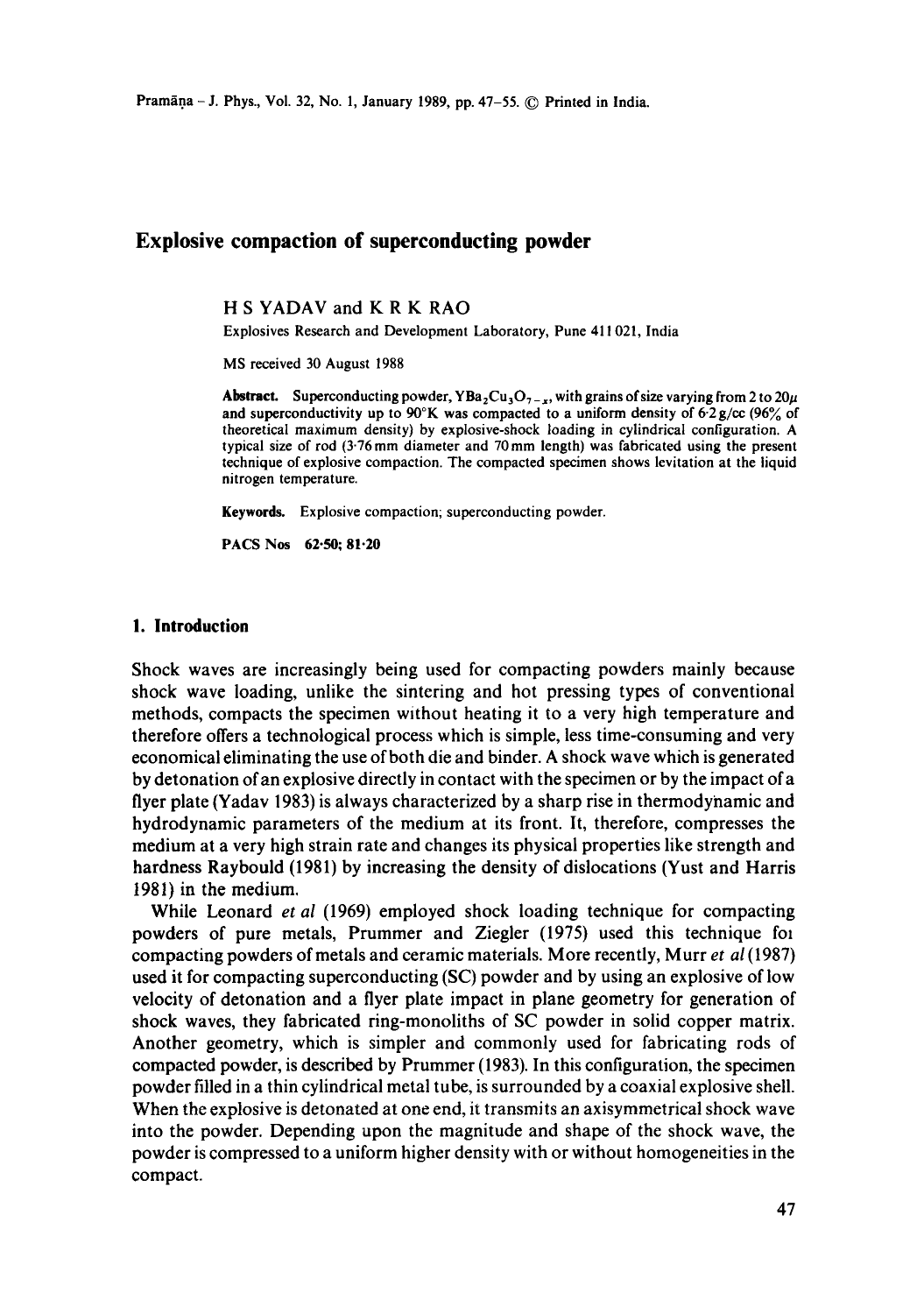A major problem in fabrication of specimen compacted by explosive loading lies in the generation of proper shape and amplitude of the shock wave for uniform compaction. It is reported that metallurgical inhomogeneities and non-uniform densities over the cross-section of the compact result due to over- or under-shock loading of the samples (Prummer 1983). Studying the problem of inhomogeniety, Kostyukov (1981) pointed out that such defects in compacts occur only in the region of shock reflections. The minimum and maximum angles of shock interaction which gives uniform compaction and allows regular shock reflection were determined for typical metal powders. The angles at which the interacting shock waves undergo regular reflection have, however, not been determined in the case of SC powders. Theoretical treatment of the problem of compaction by Hermann (1969) and Pastine *et al* (1970) indicated that an understanding of the equation of state of the powder is a pre-requisite to calculate the final density of the compact. The equation of the state is, however, not readily available for newly developed SC powders. It therefore becomes imperative to establish an optimum condition for compacting SC powders experimentally.

Attempts were therefore made in this study to establish optimum parameters of shock wave loading, in cylindrical configuration for fabricating compacted rods of  $(YBa<sub>2</sub>Cu<sub>3</sub>O<sub>7-x</sub>)$  of uniform density and without inhomogeneities over its crosssection.

One of the most important parameters which controls the shape of the shock wave and the maximum density of the compact in explosive compaction process is the ratio of mass of the explosive and that of the powder  $(E/M)$ . The optimum  $E/M$  value varies inversely to the peak pressure of the detonation wave (Prummer 1983). In the present study on compaction of SC powders, the effect of both *ElM* ratio as well as diameter of the tube was investigated.

### **2. Theoretical**

When a uniform layer of explosive, placed around a metal tube containing SC powder detonates axisymmetrically, the wall of the tube moves towards the axis and compresses the powder inside. If  $\rho_{0x}$  and D represent the initial density and velocity of detonation of the explosive and r the ratio of specific heat of detonation products, then the relation

$$
P_D = \rho_{0x} D^2 / (r+1) \tag{1}
$$

gives the magnitude of pressure of detonation products which acts on the wall of the tube and moves it with a velocity  $V_p$ , which is given by the relation (Chanteret 1983)

$$
V_p = \left[ \frac{2E_G}{\left( \frac{R_e^2 - R_i^2}{R_x^2 - R_i^2} \right) \frac{M_T}{E} + \frac{1}{6}} \right]^{\frac{1}{2}}.
$$
 (2)

Here  $R_x$  is the radius of stationary surface in the explosive and is obtained from the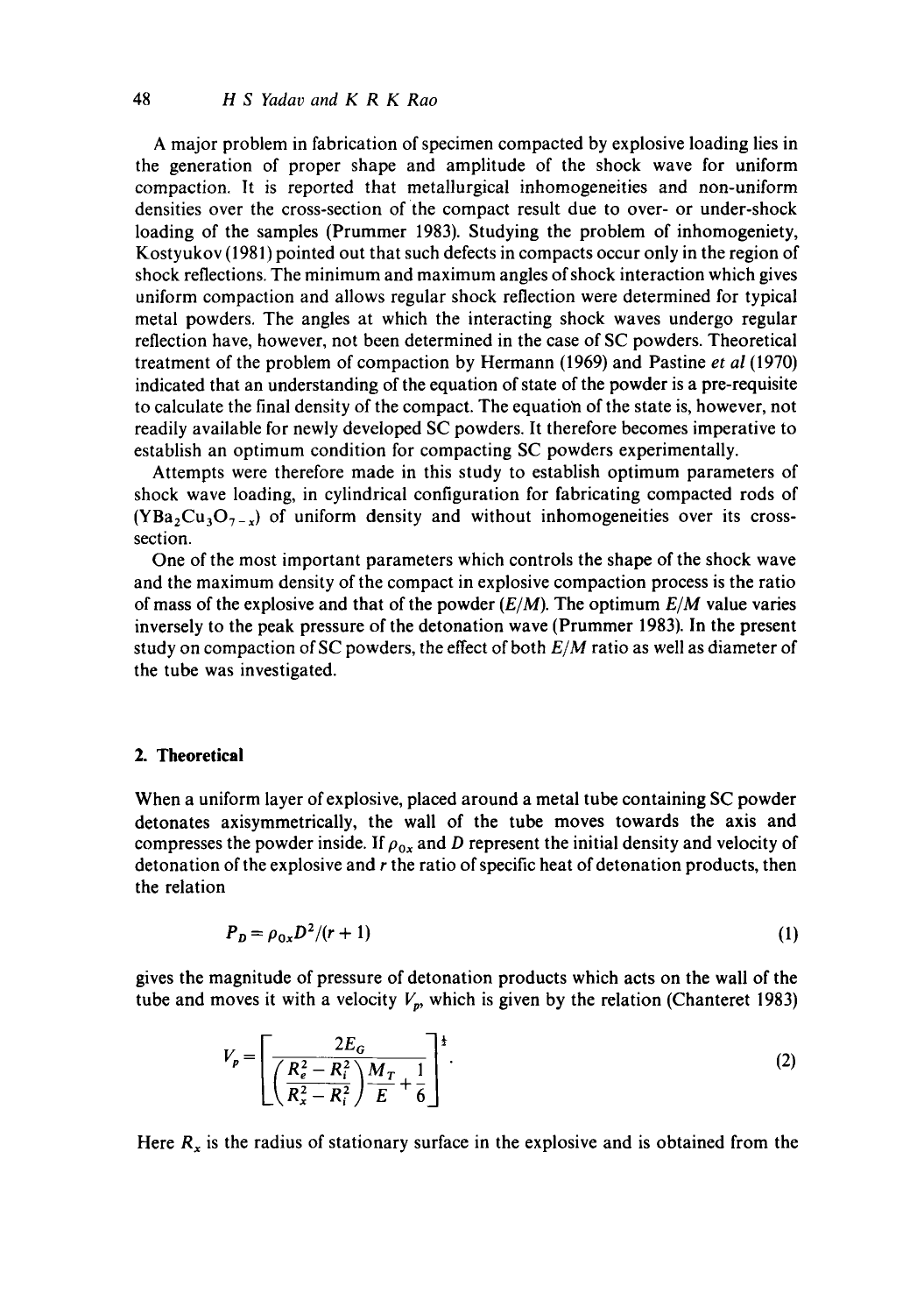relation,

$$
R_x^3 + 3R_x \left[ (R_e + R_i) \frac{\rho_0}{\rho_j} \left( \frac{M_T R_e}{E} + \frac{M_c R_i}{E} \right) + R_i R_e \right]
$$
  

$$
-3(R_i + R_e) \times R_i R_e \left[ \frac{2}{3} + \frac{\rho_{0x}}{\rho_j} \left( \frac{M_T}{E} + \frac{M_c}{E} \right) \right] = 0
$$
 (3)

where M and  $M<sub>c</sub>$  are the masses per unit length of the metal tubes surrounding the powder and the explosive. R<sub>i</sub> and R<sub>e</sub> are the interior and exterior radii and  $\rho_0$  and  $\rho_b$ , the initial and Chapman Jouguet densities of the explosive.  $E_G$  and E denote the Gurney energy and the mass per unit length of the explosive.

The motion of the tube generates a shock wave in the powder. The thermodynamic variables across the shock front are given by the Rankine-Hugoniot relations,

$$
\rho_0 U_s = \rho (U_s - U_p),\tag{4}
$$

$$
P_1 - P_0 = \rho_0 U_s U_p \tag{5}
$$

$$
E_1 - E_0 = \frac{1}{2}(P_1 + P_0)(V_0 - V_1),\tag{6}
$$

where P,  $\rho$  and  $E_1$  denote the pressure density and specific internal energy,  $U_s$ ,  $U_p$  the shock and particle velocity behind the shock front. The subscripts one and zero refer to the state of the medium behind and ahead of the shock front respectively.

When the shock wave propagates towards the axis of the tube, its pressure increases due to the convergence effect and decreases at the same time due to irreversible processes like heating and compaction of the powder. It was earlier reported that the shape of the shock wave remains conical if the effect of convergence and that of attenuation balances each other (Prummer 1983). Under these conditions, the shock reflection at the axis remains regular resulting in a uniform and homogeneous compaction of the powder. It is evident that during compaction, only a part of the total explosive energy is used which is mainly consumed in deforming the tube and compacting the powder. The energy balance equation can then be written as

$$
M_T E_d + M W_p = NEQ, \tag{7}
$$

where  $M_T$ , M and E represent the masses per unit length of the metal tube, the powder and the explosive respectively,  $E_d$ ,  $W_p$ , and Q denote the specific energy of deformation, compaction energy of the powder and the energy of explosion. Equation (7) can be simplified to yield,

$$
\frac{M_T}{E}E_d + \frac{MW_p}{E} = NQ.\tag{8}
$$

It is clear from this relation that the explosive-to-powder mass ratio  $(E/M)$  increases with increase of energy of deformation and that of the compaction. As the energy of deformation of the tube *(Ea)* is higher when its diameter is smaller, the explosive energy required for compacting the same quantity of powder in tubes of smaller diameter is therefore greater than that in tubes of bigger diameter. The tubes of higher diameter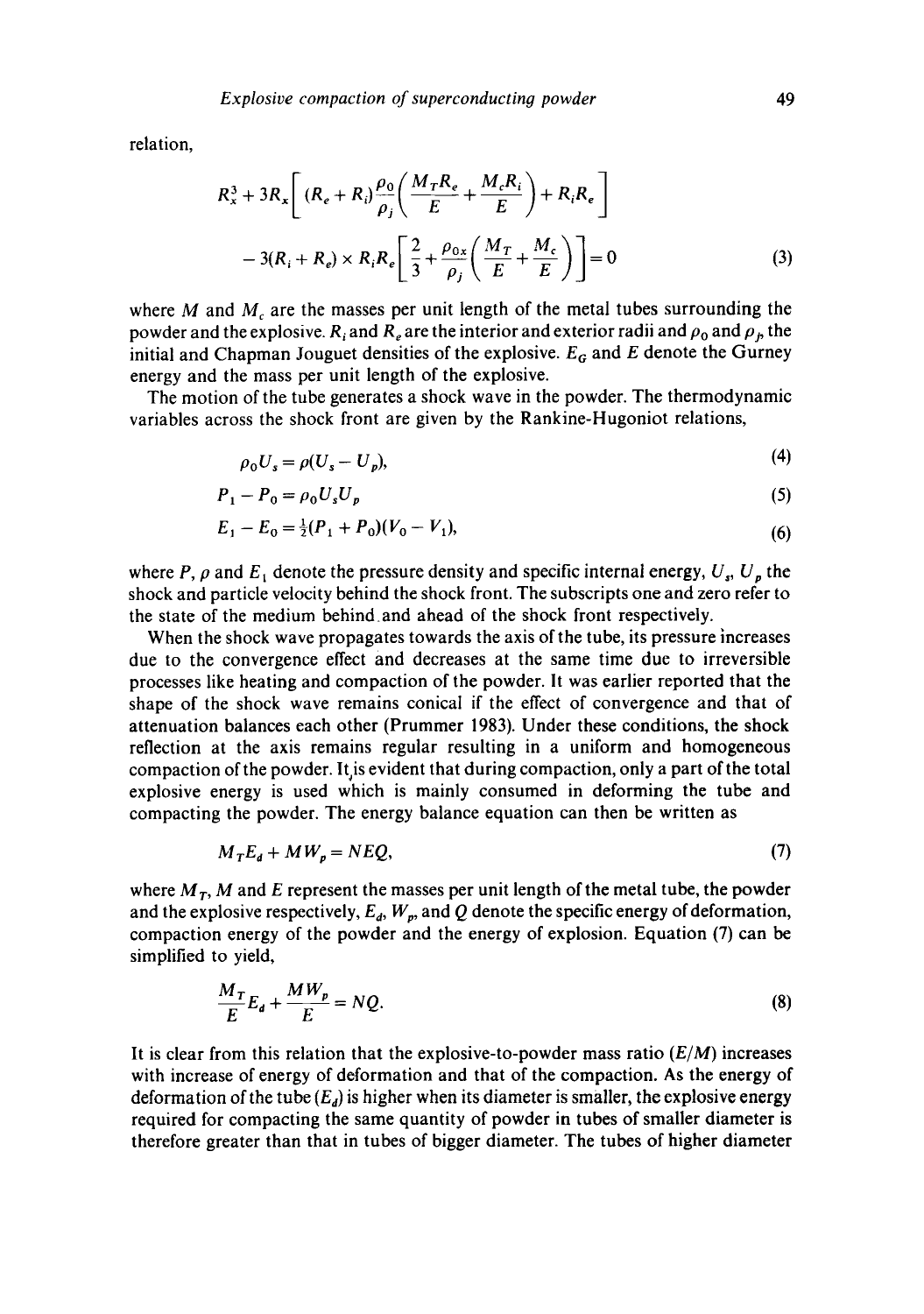thus need explosive of smaller *E/M* ratio and this ratio can be optimized for a fixed thickness of the tube of a particular material.

### **3. Experimental**

The experimental set-up, shown in figure 1, was used to compact the specimen powder in a copper tube of 6.4 mm OD, 0.65 mm thickness and 70 mm length. The copper tube, filled with SC powder (YBa<sub>2</sub>Cu<sub>3</sub>O<sub>7-x</sub>) of grain size 2-20 micrometer diameter, and initial density  $3.269$  to  $3.511$  g/cc, was closed at both ends by metal plugs so that the powder does not come in contact with the surrounding atmosphere and the impurities do not enter the compacted specimen. The copper tube was positioned at the centre of a bigger tube of aluminium with the help of two wooden plugs, fitted at both the ends of the aluminium tube. The space between the inner and outer tube was filled either with ammonium nitrate and TNT (80:20) powder explosive, whose velocity of detonation had been measured separately as  $2.3$  mm/ $\mu$ s, or with picrite powder, having a velocity of detonation of  $3.0 \text{ mm}/\mu\text{s}$ .

In order to achieve an axisymmetrical detonation wave in the explosive, the metal plug at one end of the copper tube, facing the initiating end of the explosive was tapered towards the detonator as shown in figure 2. An electric-detonator, accurately positioned at the centre at one end of the explosive charge, was used to initiate the detonation.

To investigate the effect of diameter of tube on compaction, copper tubes (inner diameters, 2.5mm and 5.0mm) were used in the present series of experiments. The compacted sample was always recovered in thick hollow metallic cylinders.



Figure 1. Compaction of powder in a cylindrical tube by axisymmetrical (conical) **shock wave.**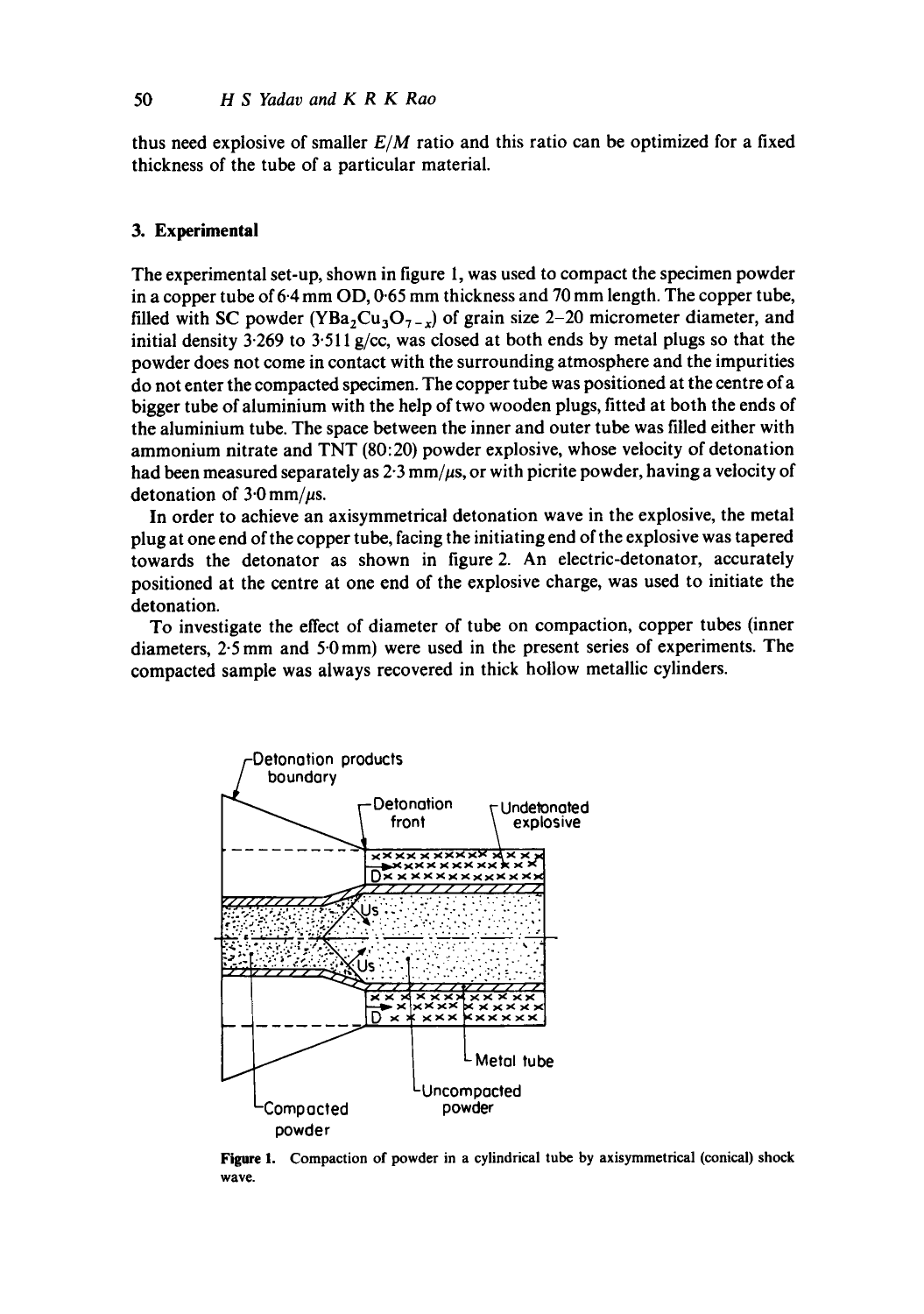

**Figure** 2. Explosive compaction of superconducting powder.

## **4. Results and Discussion**

In order to investigate the possibility of compacting SC powder directly into wire form, a small diameter copper tube, filled with SC powder was subjected to shock loading of different *E/M* ratios. As shown in table 1, picrite explosive *(E/M* ratio, 3.657 and 5.61) produced no compaction in tubes of 2.5 mm internal diameter. However, a good compaction was produced with a mixture of ammonium nitrate and TNT explosive in tubes of internal diameter 5.0 mm. In a separate set of experiments, the velocity of

| Initial<br>density<br>of the<br>powder<br>(g/cc) | Copper tube<br>dimensions<br>OD/ID/Length<br>(mm) | Explosive                                             |                                                |                            |          | Final<br>density<br>of the |               |
|--------------------------------------------------|---------------------------------------------------|-------------------------------------------------------|------------------------------------------------|----------------------------|----------|----------------------------|---------------|
|                                                  |                                                   | Type                                                  | Density<br>$(\mathbf{g}/\mathbf{c}\mathbf{c})$ | <b>VOD</b><br>$(mm/\mu s)$ | E/M      | compact<br>(g/cc)          | Remarks       |
| 3.269                                            | 5.6/2.5/60.7                                      | Picrite                                               | 0.37                                           | 3.0                        | 3.657    |                            | No compaction |
| 3.79                                             | 5.6/2.5/60.7                                      | Picrite                                               | 0.37                                           | $3-0$                      | 5.61     |                            | No compaction |
| 3.384                                            | 6.4/5.0/80                                        | $(NH_{4}NO_{3})$<br>TNT)<br>(80:20)                   | 0.74                                           | 2.3                        | 56       | $6 - 00$                   | Compacted     |
| 3.332                                            | $6-4/5-0/70$                                      | (NH <sub>4</sub> NO <sub>3</sub> )<br>TNT)<br>(80:20) | 0.74                                           | 2.3                        | 7.63     | 6.20                       | Compacted     |
| 3.511                                            | 6.4/5.0/70                                        | (NH <sub>4</sub> NO <sub>3</sub><br>TNT)<br>(80:20)   | 0.74                                           | 2.3                        | $9 - 08$ | $6-22$                     | Compacted     |

Table I. Parameters for explosive compaction of superconducting powder.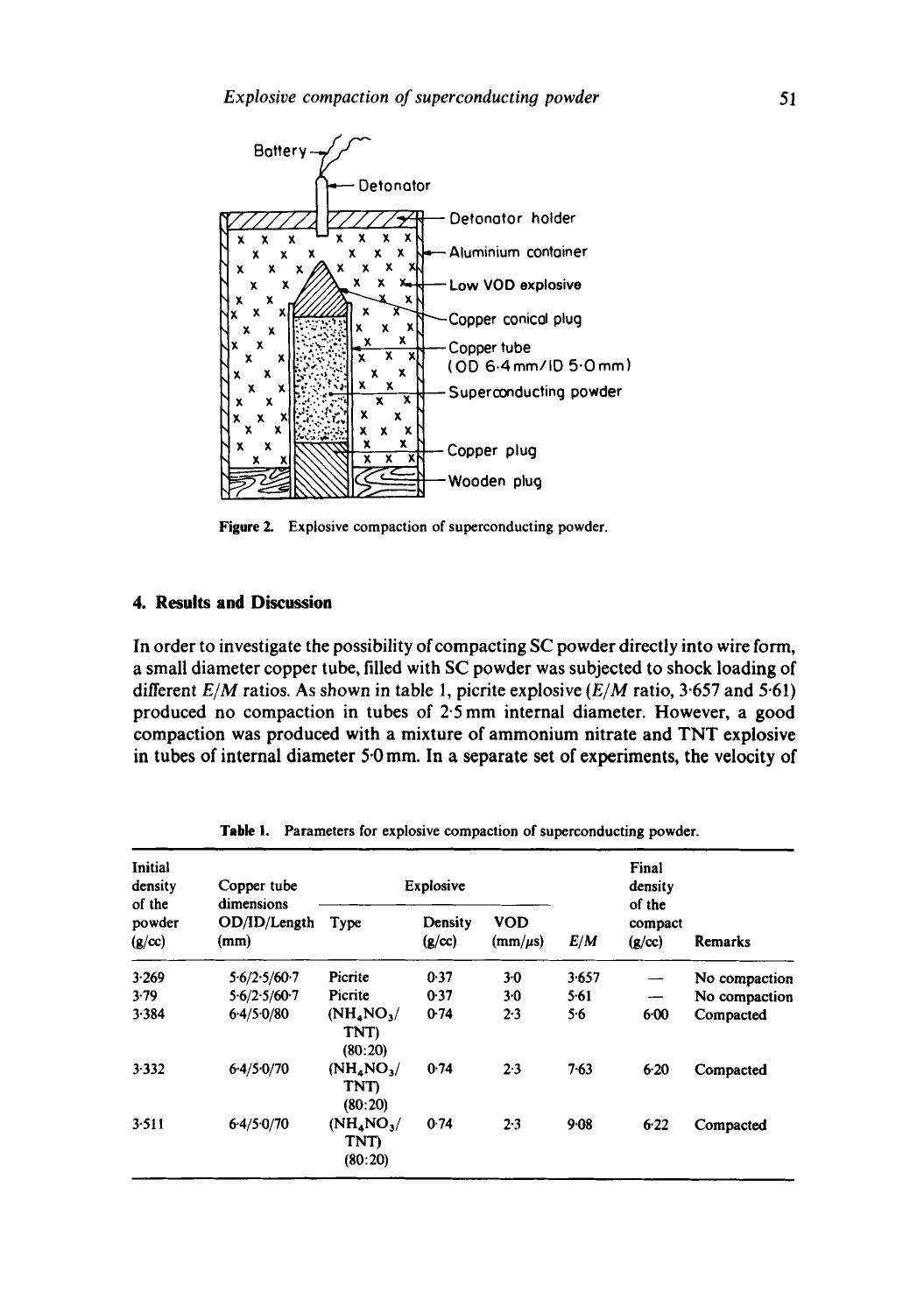detonation (VOD) of these explosives was measured. These values are also shown in table i. The high VOD explosive was used for compaction of the powder in tubes of smaller diameter as these tubes offer comparatively higher resistance to deformation and needs greater energy for compaction according to relation (8).

The low VOD explosive, having an *E/M* ratio of 9-08, produced a rod of 6-2 g/cc density which is approximately  $96\%$  of the maximum theoretical density of the specimen. The compacted specimen was subjected to levitation test which showed presence of superconductivity in the specimen at liquid nitrogen temperature. Figures 3(a) and 3(b) show a microphotograph of the original powder and that of the compact, obtained with a scanning electron microscope. It shows uniform densification of the compacted specimen which is free from central inhomogeneities. The micrograph in figure 4 shows the interface of copper tube and compacted SC powder. The wave nature of the interface is a characteristic of explosion bonding.

It has also been observed in this study that the initiating end of the specimen is less dense than that of the farther end leading to the conclusion that the proces of tube collapsing and propagation of the detonation wave gets established only some distance away from the initiating end.

The characteristics of detonation and shock wave have been calculated using the experimental parameters of table 2. In order to calculate  $V_p$  from equation (2), Gurney energy was assumed as  $70\%$  of the energy of explosion, Q, which was theoretically determined from the relation.

$$
D^2=2(r^2-1)Q
$$

by taking  $r = 2.5$  and  $D = 2.3$  mm/ $\mu$ s for AN/TNT (80:20) explosive. After determining the  $V_p$  which is initially equal to the particle velocity behind the shock front and assuming the density of the shocked powder equal to the final density of the compacted specimen as a rough approximation, the pressure of shock wave, generated during compaction, was estimated from relations (4) and (5) and is shown in table 3.

| Explosive                         |                       | Powder                                               | Tube                                     |
|-----------------------------------|-----------------------|------------------------------------------------------|------------------------------------------|
| Mass per unit<br>length $(E)$ .   | 5.945 g               | Material: YBa, $Cu_1O_{7-x}$<br>Initial $3.332$ g/cc | Material: copper<br>Density: $8.9 g$ /cc |
| Velocity of<br>detonation $(D)$ : | $2.3 \text{ mm}$ /    | density:<br>$(\rho_0)$                               |                                          |
| Inner radius<br>$(R_i)$ :         | $3.2 \text{ mm}$      | Final $6.20 g/cc$<br>density                         | Thickness: 0.65 mm                       |
| Outer radius<br>$(Re)$ :          | $16.75 \,\mathrm{mm}$ | $(\rho)$ :<br>Powder mass                            | $OD: 6.4 \, \text{mm}$                   |
| Initial density:<br>$(\rho_{0x})$ | $0.759$ /cc           | per unit:<br>length $(M)$ : 0.654 g                  | ID: $50 \,\mathrm{mm}$                   |
| C-J Density<br>$(\rho)$ :         | 0.98 g/cc             | Length $2-20 \mu$<br>size:                           |                                          |
| Specific heat<br>ratio $(r)$ :    | 2.5                   |                                                      |                                          |

Table 2. Explosive, powder and **metal parameters.**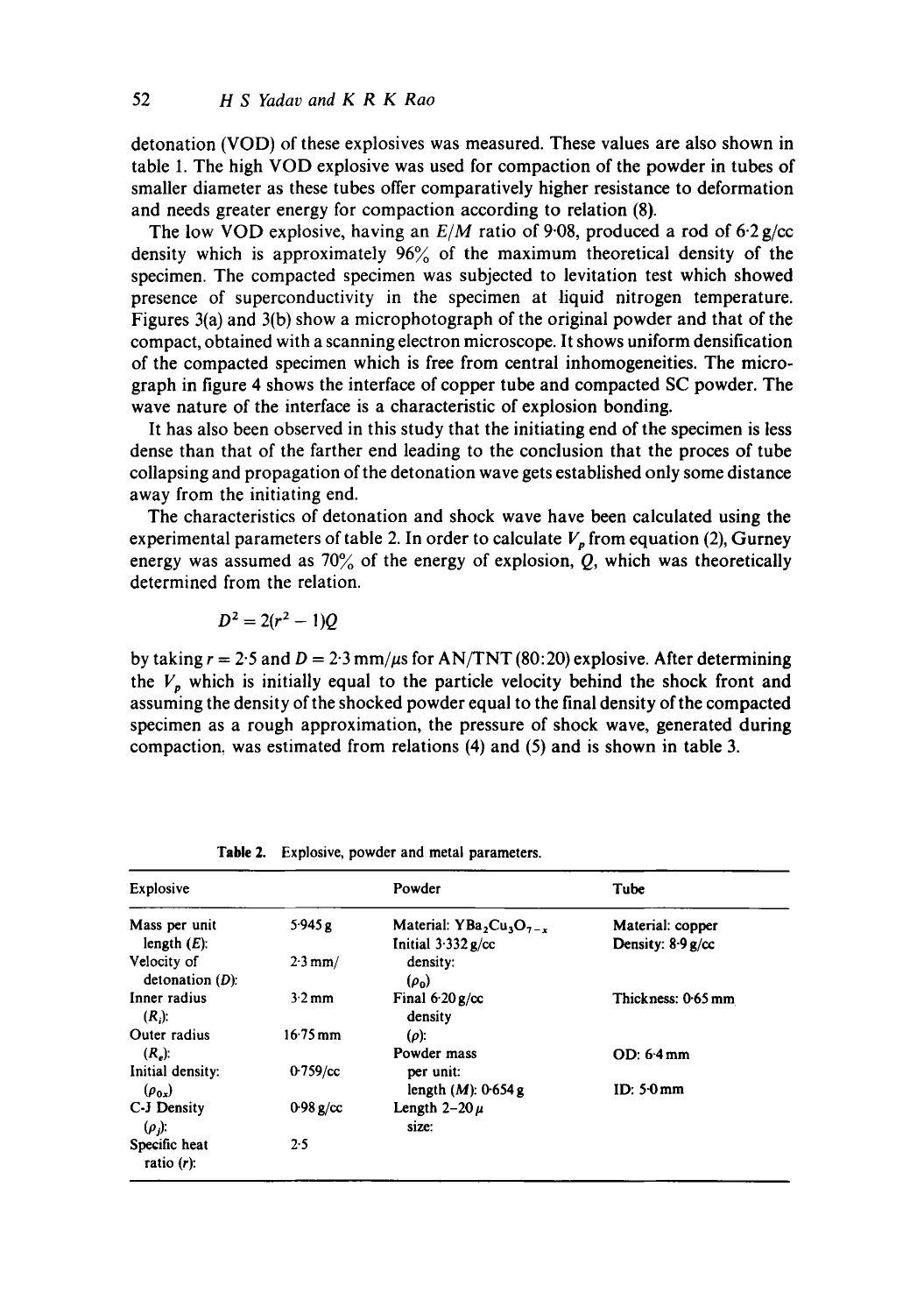

on photomicrograph  $(\times 5000)$  of **a**.<br>plosive compaction experiments. **b**. Co micrograph  $(\times 5000)$  of **a** superconduct<br>municion experiments **h** Compacted super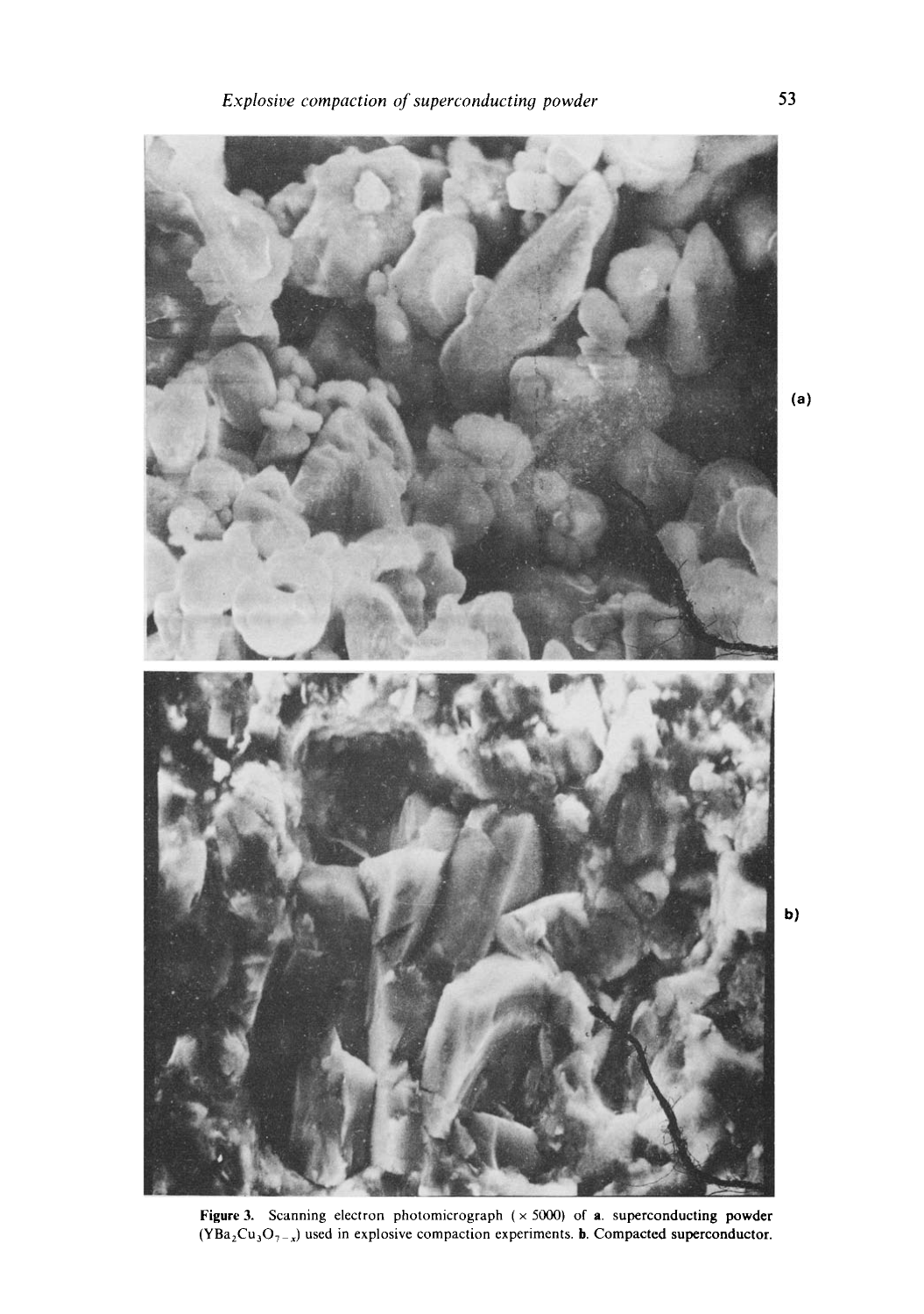

Figure 4. Microphotograph of cross-section of copper tube and superconductor solid monolith ( $\times$  1000) obtained by compaction.

**Table** 3. Computed parameters of the detonation wave and the shock wave.

| Wave       | Particle<br>velocity<br>$(mm/\mu s)$ | Wave velocity<br>$(mm/\mu s)$ | Pressure<br>(k <sub>b</sub> ) |  |  |
|------------|--------------------------------------|-------------------------------|-------------------------------|--|--|
| Detonation | 0.6571                               | $2.30*$                       | $11 - 18$                     |  |  |
| Shock      | 0.79                                 | 1.694                         | 44.60                         |  |  |

\*Measured value.

# **5. Conclusion**

Superconducting powders can be compacted in cylindrical geometry without inhomogeneities in the centre by adjusting *ElM* ratio and velocity of detonation of the explosive. The solid (YBa<sub>2</sub>Cu<sub>3</sub>O<sub>7-x</sub>) compacted by explosive loading retains its property of superconductivity even if its final density reaches 96% of the maximum theoretical density.